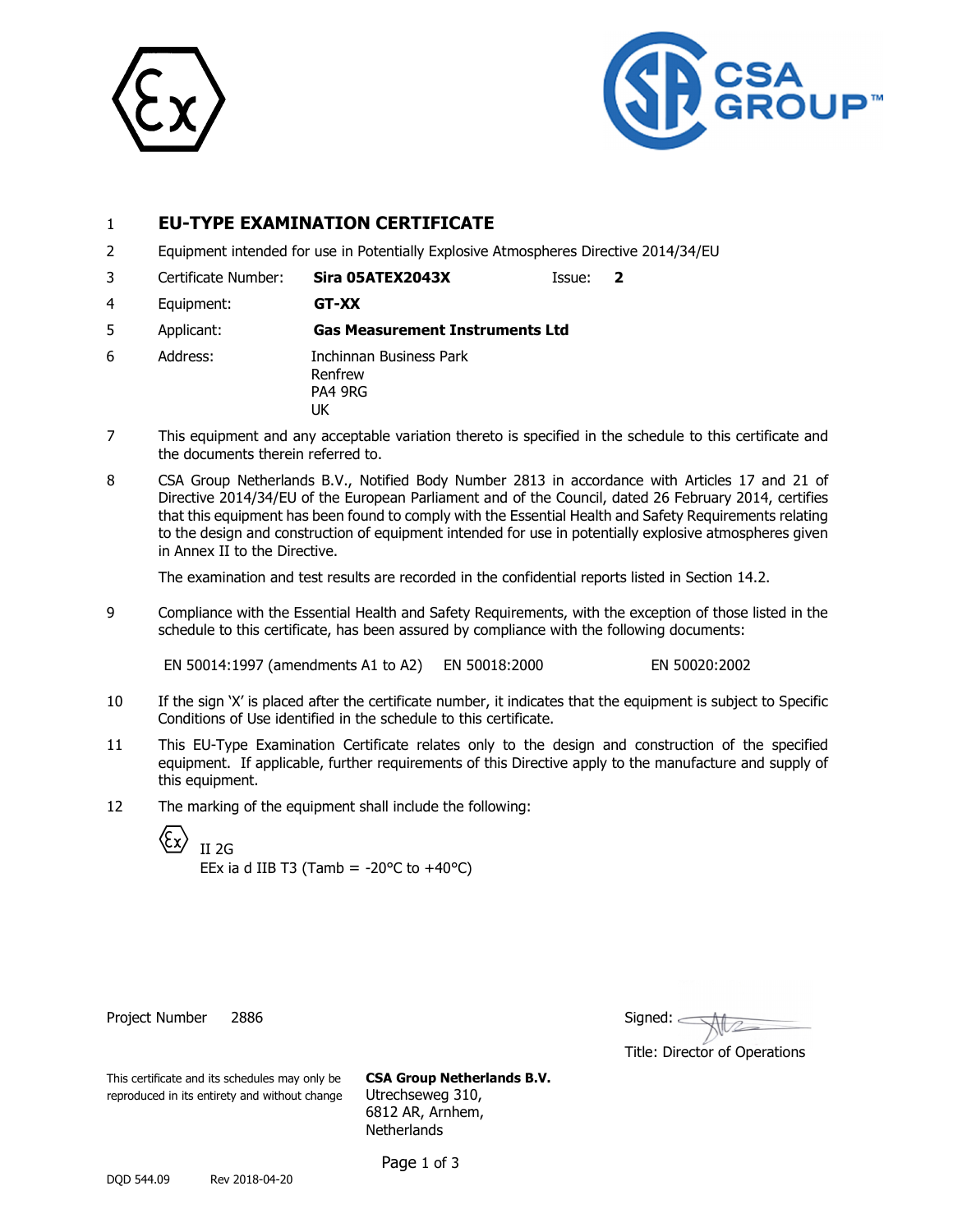



## **SCHEDULE**

## **EU-TYPE EXAMINATION CERTIFICATE Sira 05ATEX2043X**

**Issue 2**

#### 13 **DESCRIPTION OF EQUIPMENT**

The **GT-XX** is a battery powered unit designed for measuring and displaying the concentrations of combustible and non-combustible gases in a sample. It is also capable of measuring Oxygen deficiency. The "XX" defines such things as the gas types, calibration range and readout units.

The unit comprises electronic components mounted on several printed circuit boards, a liquid crystal display, a backup battery for memory retention purposes, a buzzer, a gas measuring chamber containing up to 2 sensors plus a third sensor mounted externally at the end of a hand-held probe, a combustible gas measuring chamber containing 2 pellistors, a pump and a battery compartment containing three C size (LR14) cells, these are all housed in a plastic enclosure. Mounted on the front of the enclosure is a keypad to interrogate the measurements displayed on the liquid crystal display. Additional features include an LED torch light and an infra-red data (IRDA) communications port.

The hand-held probe is in the form of a short wand mechanically attached and connected both electrically and pneumatically to the GT-XX by a plug and socket arrangement.

The GT-XX is NOT designed for use in oxygen levels above 21%.

The permitted cells are: Energizer No. E93, Alkaline, (Zn/MnO<sub>2</sub>) Cell Duracell Procell, Alkaline, (Zn/MnO2) Cell Duracell Plus, Alkaline, (Zn/MnO2) Cell Duracell, Alkaline (Zn/MnO2) Cell

As an option, the three cells may be replaced by three nickel-metal hydride re-chargeable cells.

The permitted cells are: Panasonic 3000mAh Sub-C size, Nickel Metal Hydride cells type HHR300SCP

For the charging contacts (J7, J8)

| $U_i = 9 V \pm 5\%$ | The battery pack must only be charged in |
|---------------------|------------------------------------------|
| $I_i = 1.9 A$       | a non-hazardous (safe) area              |

For the charging connector J6

|  | $U_i = 9 V \pm 5\%$    | The battery pack must only be charged in |
|--|------------------------|------------------------------------------|
|  | $I_i = 400 \text{ mA}$ | a non-hazardous (safe) area              |

The GT-XX is available in different configurations equipped to detect the following combinations of gas:

| Model ID | <b>Description</b>          | Model ID | <b>Description</b>                           |
|----------|-----------------------------|----------|----------------------------------------------|
| $GT-40$  | Flammable gas / CO          | $GT-43$  | Flammable gas / CO / $O2$ / H <sub>2</sub> S |
| $GT-41$  | Flammable gas / $O2$        | $GT-44$  | Flammable gas                                |
| $GT-42$  | Flammable gas / $CO$ / $O2$ |          |                                              |

**Variation 1** - This variation introduced the following changes:

i. The main PCB was re-laid to accommodate the following modifications:

- D3 and D4 (BAT54) were replaced by 2 new diodes D3 and D4 (BAT54C).
- The package type of U4 on the main PCB was changed from a DIP18/SOL to a TSOP-20-2.
- The addition of a ground to pin 5 on U9.
- ii. More land was added to connector J6 pin 28 on the main PCB.

This certificate and its schedules may only be reproduced in its entirety and without change

**CSA Group Netherlands B.V.** Utrechseweg 310, 6812 AR, Arnhem Netherlands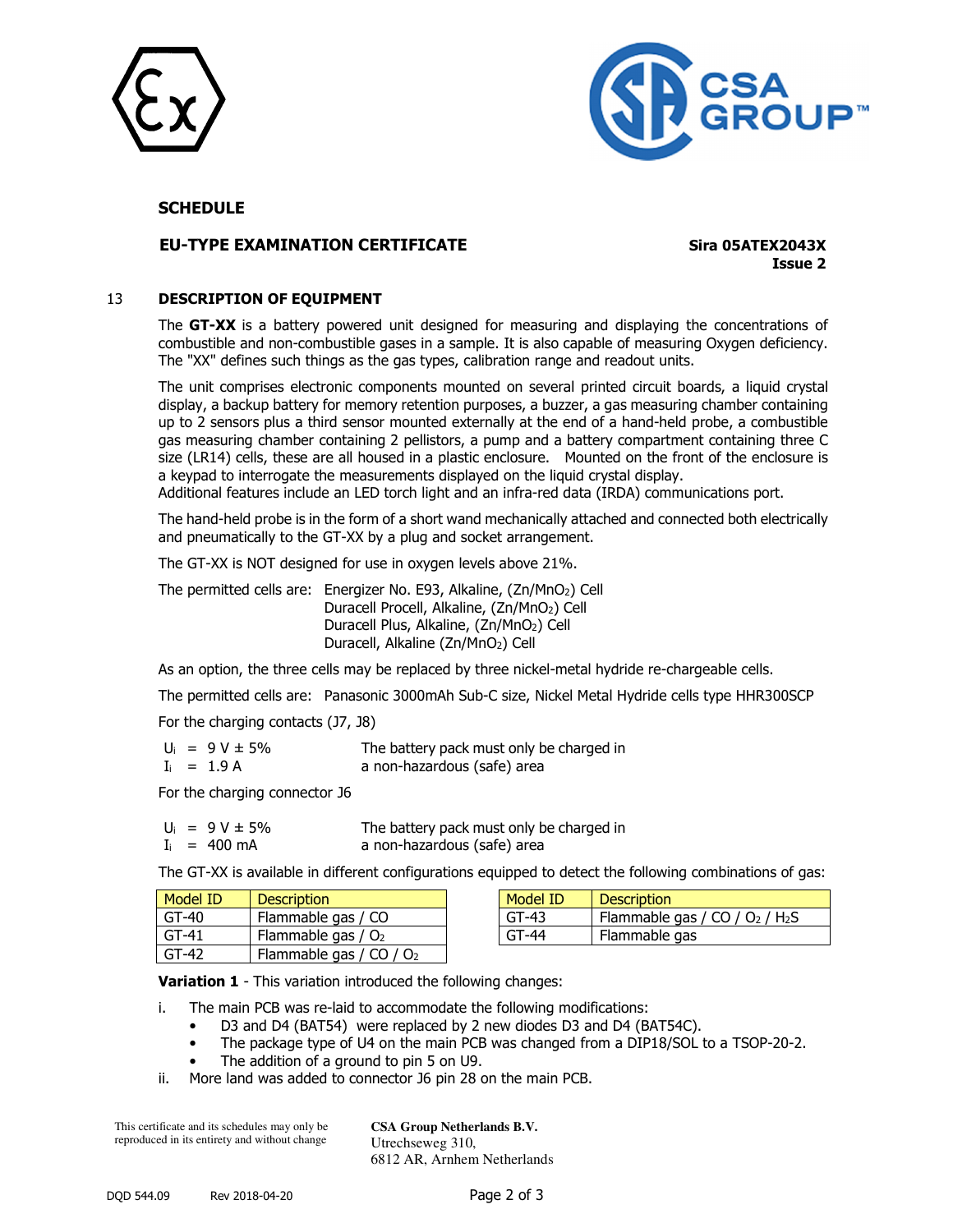



## **SCHEDULE**

## **EU-TYPE EXAMINATION CERTIFICATE Sira 05ATEX2043X**

**Issue 2**

#### 14 **DESCRIPTIVE DOCUMENTS**

14.1 **Drawings** 

Refer to Certificate Annexe.

#### 14.2 **Associated Sira Reports and Certificate History**

| Issue          | Date              | Report number | Comment                                                                                                                                                                                                                                                                                                                                                                                                                                                                                                                                                                                                                                                                                                                                            |
|----------------|-------------------|---------------|----------------------------------------------------------------------------------------------------------------------------------------------------------------------------------------------------------------------------------------------------------------------------------------------------------------------------------------------------------------------------------------------------------------------------------------------------------------------------------------------------------------------------------------------------------------------------------------------------------------------------------------------------------------------------------------------------------------------------------------------------|
| 0              | 8 March 2007      | R52L11678B    | The release of the prime certificate.                                                                                                                                                                                                                                                                                                                                                                                                                                                                                                                                                                                                                                                                                                              |
|                | 9 November 2009   | R52L20421A    | This Issue covers the following changes:<br>All previously issued certification was rationalised<br>٠<br>into a single certificate, Issue, Issue 0 referenced<br>above is only intended to reflect the history of the<br>previous certification and has not been issued as a<br>document in this format.<br>The introduction of Variation 1.                                                                                                                                                                                                                                                                                                                                                                                                       |
| $\overline{2}$ | 15th October 2019 | 2886          | Transfer of certificate <b>Sira 05ATEX2043X</b> from<br>Sira Certification Service to CSA Group Netherlands<br>B.V.<br>EC Type-Examination Certificate in accordance<br>with 94/9/EC updated to EU Type-Examination<br>Certificate in<br>accordance<br>with<br><b>Directive</b><br>2014/34/EU. (In accordance with Article 41 of Directive<br>2014/34/EU, EC Type-Examination Certificates referring to<br>94/9/EC that were in existence prior to the date of application<br>of 2014/34/EU (20 April 2016) may be referenced as if they<br>were issued in accordance with Directive 2014/34/EU.<br>Variations to such EC Type-Examination Certificates may<br>continue to bear the original certificate number issued prior to<br>20 April 2016.) |

#### 15 **SPECIAL CONDITIONS FOR SAFE USE** (denoted by X after the certificate number)

15.1 When the batteries are replaced, only the following non-rechargeable cells are permitted:

Energizer No. E93, Alkaline, (Zn/MnO<sub>2</sub>), LR14 Size 'C' cell Duracell Procell, Alkaline, (Zn/MnO2), LR14 Size 'C' cell Duracell Plus, Alkaline, (Zn/MnO<sub>2</sub>), LR14 Size 'C' cell Duracell, Alkaline (Zn/MnO<sub>2</sub>), LR14 Size 'C' cell

# 15.2 When the batteries are replaced, only the following rechargeable cells are permitted

# Panasonic 3000mAh Sub-C size, Nickel Metal Hydride cells type HHR300SCP

## 16 **ESSENTIAL HEALTH AND SAFETY REQUIREMENTS OF ANNEX II** (EHSRs)

 The relevant EHSRs that are not addressed by the standards listed in this certificate have been identified and individually assessed in the reports listed in Section 14.2.

This certificate and its schedules may only be reproduced in its entirety and without change

**CSA Group Netherlands B.V.** Utrechseweg 310, 6812 AR, Arnhem Netherlands